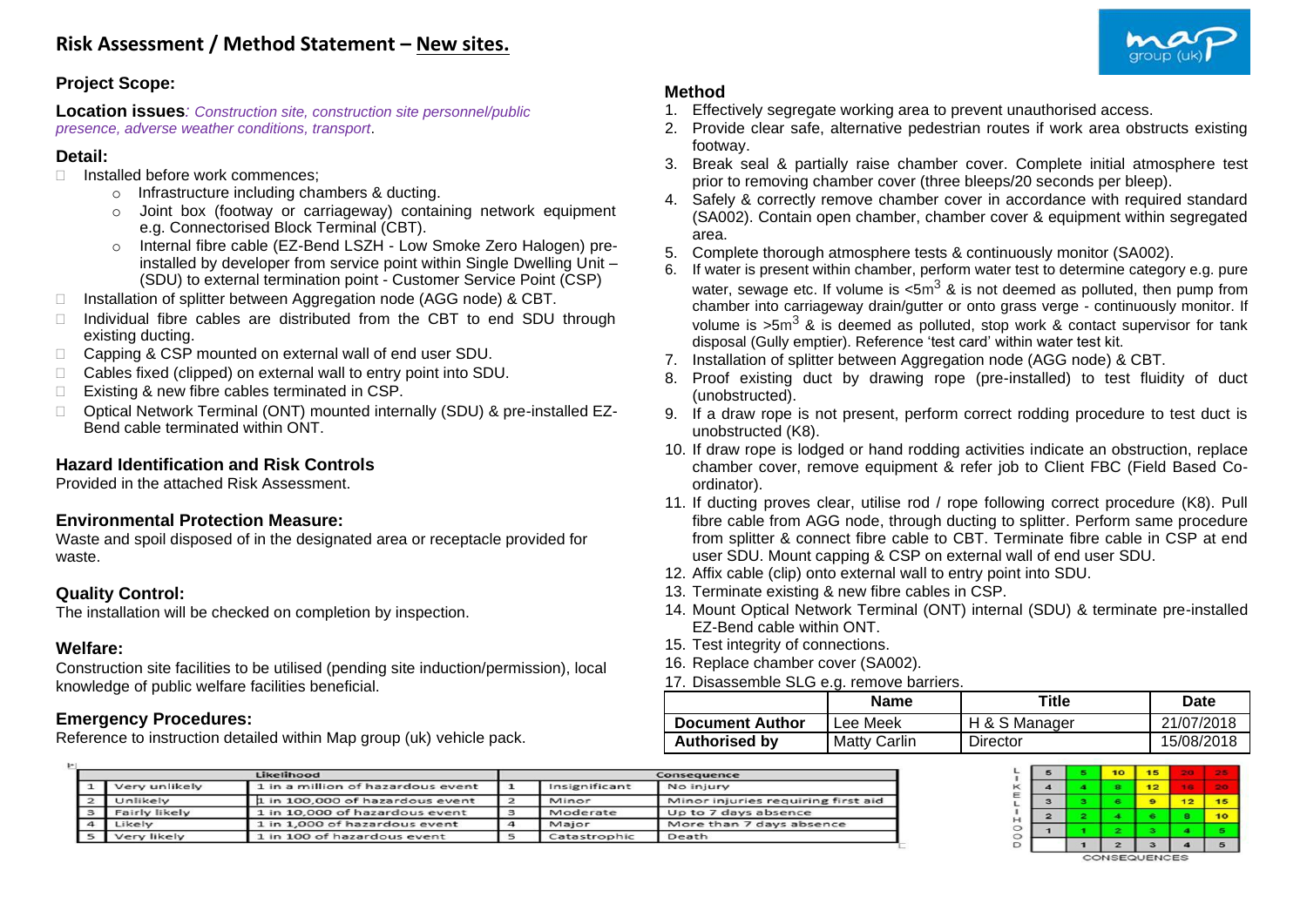| $\circ$      | <b>Location / Activity</b><br>Hazard                                                                        | Who might be harmed,<br>$\blacktriangleright$<br>The Hazardous Event                                            | <b>Controls</b>                                                                                                                                                                                                                                                                                                |              |   | <b>Risk Rating</b> |  |
|--------------|-------------------------------------------------------------------------------------------------------------|-----------------------------------------------------------------------------------------------------------------|----------------------------------------------------------------------------------------------------------------------------------------------------------------------------------------------------------------------------------------------------------------------------------------------------------------|--------------|---|--------------------|--|
|              |                                                                                                             | <b>The Consequences</b>                                                                                         |                                                                                                                                                                                                                                                                                                                |              | C | $\mathsf{R}$       |  |
|              |                                                                                                             |                                                                                                                 |                                                                                                                                                                                                                                                                                                                |              |   |                    |  |
| $\circ$      | Carriageway /<br>removing equipment<br>from vehicle.<br>Traffic / Construction<br>vehicles.                 | Technician(s).<br>$\blacktriangleright$<br>Impact from passing vehicle.<br>❖<br>Catastrophic.                   | Construction site induction provided by developer.<br>Vehicle to be parked with side door (access to cargo hold) adjacent to the<br>footway.<br>Mandatory high-visibility clothing to be worn at all times.                                                                                                    | 1            | 5 | 5.                 |  |
| u<br>$\circ$ | Lifting operations e.g.<br>Repositioning fixtures<br>/ fittings - End user<br>SDU<br><b>Manual handling</b> | Technician(s).<br>❖<br>Inappropriate manual handling.<br>Major musculoskeletal injury.                          | Technician to request end user reposition fixtures / fittings (induction / A16 -<br>Safety - Managed install).<br>Manual handling training provided (induction).<br>2.<br>TBT on manual handling provided at 1-year intervals.<br>I3.<br>Regular refresher training at 3 yearly intervals.<br>4.               | 2            | 4 | 8                  |  |
| u<br>$\circ$ | Lifting operations e.g.<br>carrying equipment /<br>tooling.<br>Manual handling                              | Technician(s).<br>$\blacktriangleright$<br>❖<br>Inappropriate manual handling.<br>Major musculoskeletal injury. | Manual handling training provided (induction).<br>1.<br>TBT on manual handling provided at 1-year intervals.<br>2.<br>Regular refresher training at 3 yearly intervals.<br>3.                                                                                                                                  | 2            | 4 | 8                  |  |
| $\circ$      | Accessing / working on<br>lower ground levels<br>e.g. basement / cellar.<br>Vermin / Rodents.               | Technician(s).<br>$\blacktriangleright$<br>Infection.<br>$\mathcal{L}^{\bullet}$<br>Major illness.              | Leptospirosis awareness training included on induction & SA002 assessment.<br>1.<br>Leptospirosis card issued on induction. Instructed that card must be carried at all<br>times.<br>TBT on disease /awareness provided at 1-year intervals.                                                                   | 1            | 5 | 5.                 |  |
| $\circ$      | Customer relations.<br>Irrational behavior-<br>occupant / landlord.                                         | Technician(s).<br>Assault.<br>❖<br>Catastrophic.                                                                | Threats & violence awareness included on induction.<br>1.<br>TBT on threats & violence provided at 1-year intervals.<br>2.<br>Company mobile telephone provided.<br>3.                                                                                                                                         | 1            | 5 | 5                  |  |
| $\circ$      | Condition of premises.<br>Sharps.                                                                           | Technician(s).<br>$\blacktriangleright$<br>Infection.<br>❖<br>Major illness.                                    | Technician training on surveying area / needle stick injuries / discarded sharps /<br>disease & infection - provided on induction.<br>Sharps hotline number provided to technician on induction & at regular intervals<br>via TBT.<br>TBT on needle stick injuries / precautions provided at 1-year intervals. | $\mathbf{2}$ | 4 | 8                  |  |
| $\circ$      | Condition of premises.<br>Soiled nappies /<br>human & animal<br>faeces.                                     | Technician(s).<br>❖<br>Infection.<br>Major illness.                                                             | Technician training on entry to customer premises / surveying area / disease &<br>infection - provided on induction.<br>TBT on customer premises provided at 1-year intervals.                                                                                                                                 | 1            | 4 |                    |  |
| $\circ$      | Pushing / pulling<br>activities e.g. pulling<br>cables.<br>Manual handling.                                 | Technician(s).<br>$\blacktriangleright$<br>Inappropriate manual handling.<br>❖<br>Major musculoskeletal injury. | Specific manual handling training provided (technician assessments).<br>1.<br>Regular refresher training at 3 yearly intervals.<br>2.                                                                                                                                                                          | $\mathbf{2}$ | 4 | 8 <sup>°</sup>     |  |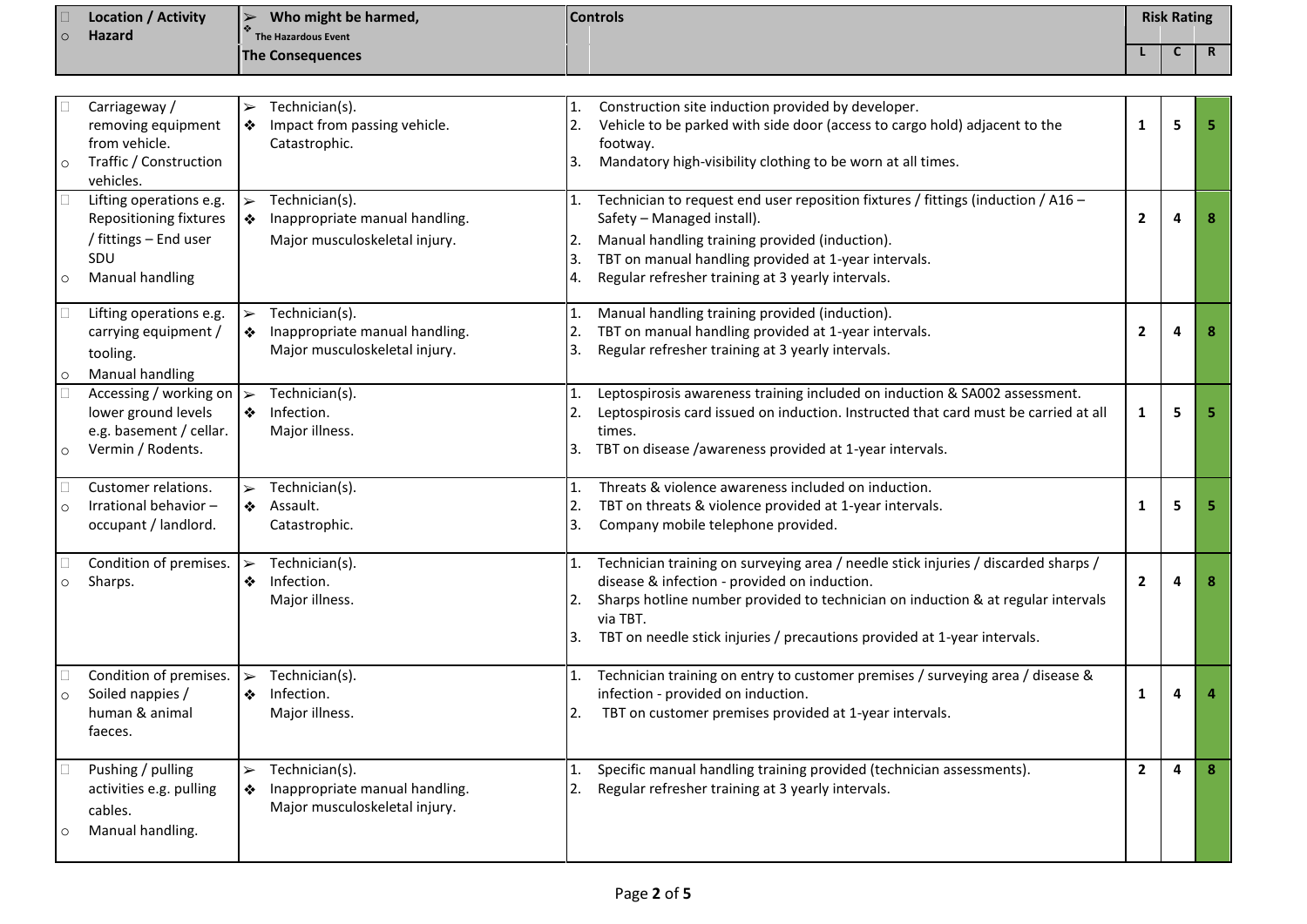|         | <b>Location / Activity</b> | $\blacktriangleright$ | Who might be harmed,    | Controls | <b>Risk Rating</b> |  |
|---------|----------------------------|-----------------------|-------------------------|----------|--------------------|--|
| $\circ$ | <b>Hazard</b>              | $\mathbf{A}$          | The Hazardous Event     |          |                    |  |
|         |                            |                       | <b>The Consequences</b> |          |                    |  |

| $\circ$ | Accessing / working on $\triangleright$<br>underground services.<br>Electricity.      | $\frac{1}{2}$                                       | Technician(s).<br>Contact with live conductors.<br>Catastrophic.                         | 2.                         | Approved / Insulated tooling.<br>Voltage detection equipment (pen) provided.                                                                                                                                                                                                                                                                                                                                                                       | 1              | 5              | 5              |
|---------|---------------------------------------------------------------------------------------|-----------------------------------------------------|------------------------------------------------------------------------------------------|----------------------------|----------------------------------------------------------------------------------------------------------------------------------------------------------------------------------------------------------------------------------------------------------------------------------------------------------------------------------------------------------------------------------------------------------------------------------------------------|----------------|----------------|----------------|
| $\circ$ | Accessing / working on $\triangleright$<br>underground services.<br>Gas.              | ❖<br>❖                                              | Technician(s).<br>Explosive atmosphere.<br>Oxygen deficient atmosphere.<br>Catastrophic. | 1.<br>2.<br>3.             | Calibrated Gas Detection Unit (GDU) provided.<br>Gas testing / monitoring - GDU usage / training provided on induction & at regular<br>intervals - SA002 assessment.<br>Utility provider contact number available on request (supervisor).                                                                                                                                                                                                         | $\overline{2}$ | 5              | 10             |
| $\circ$ | Accessing / working on $\triangleright$<br>underground services.<br>Sharps.           | ❖                                                   | Technician(s).<br>Infection.<br>Major illness.                                           | 3.<br>4.<br>5.             | Technician training on surveying area / needle stick injuries / discarded sharps /<br>disease & infection - provided on induction & technician assessments (SA002).<br>Sharps hotline number provided to technician on induction & at regular intervals<br>via TBT.<br>Regular refresher training on removal of chamber cover / surveying (sweep) work<br>area via TBT / practical assessments (SA002).                                            | $\mathbf{2}$   | Δ              | 8              |
| $\circ$ | Accessing / working on<br>underground services.<br>Venomous insects.                  | $\blacktriangleright$<br>❖                          | Technician(s).<br>Stung / bitten by venomous insect.<br>Minor injury.                    | 1.<br>2.                   | Training / instruction involving: Leaving undisturbed / gathering photographic<br>evidence (insect) / seeking medical advice.<br>Refresher training.                                                                                                                                                                                                                                                                                               | 1              | $\overline{2}$ | $\overline{2}$ |
| $\circ$ | Accessing / working on $\triangleright$<br>underground services.<br>Rodents / Vermin. | $\bullet$                                           | Technician(s).<br>Infection.<br>Major Illness.                                           | 1.<br>2.<br>3.             | Leptospirosis awareness training included on induction & SA002 assessment.<br>Leptospirosis card issued on induction. Instructed that card must be carried at all<br>times.<br>TBT on disease /awareness provided at 1-year intervals.                                                                                                                                                                                                             | $\mathbf{1}$   | 5              | 5              |
| $\circ$ | Accessing / working on<br>underground services.<br>Exposed chamber.                   | $\blacktriangleright$<br>$\blacktriangleright$<br>❖ | Technician(s).<br>General public.<br>Falling into chamber.<br>Major injury.              | 1.<br>2.<br>3.<br>4.       | Training provided on safe removal of chamber cover / guarding exposed chamber.<br>Technician assessments on safety underground (SA002).<br>Gate guards / barriers provided.<br>Sandbags issued for adverse weather conditions i.e. wind.<br>Refresher training provided at regular intervals.                                                                                                                                                      | $\overline{2}$ | 5              | 10             |
| $\circ$ | Accessing / working on<br>underground services.<br>Silted / flooded<br>chamber.       | $\blacktriangleright$<br>$\frac{1}{2}$              | Technician(s).<br>Infection.<br>Major illness.                                           | 1.<br>2.<br>3.<br>4.<br>5. | Training / instruction provided on safety underground assessment (SA002) i.e.<br>identification of pure & polluted water.<br>Instruction provided on removing excess water from chamber (SA002).<br>Water test kit provided.<br>If chamber is 'silted' then advised to inform supervisor & request civils cleanse.<br>If flooded & volume is $>5m^3$ & is deemed as polluted, stop work & contact<br>supervisor for tank disposal (Gully emptier). | $\mathbf{1}$   | $\Delta$       |                |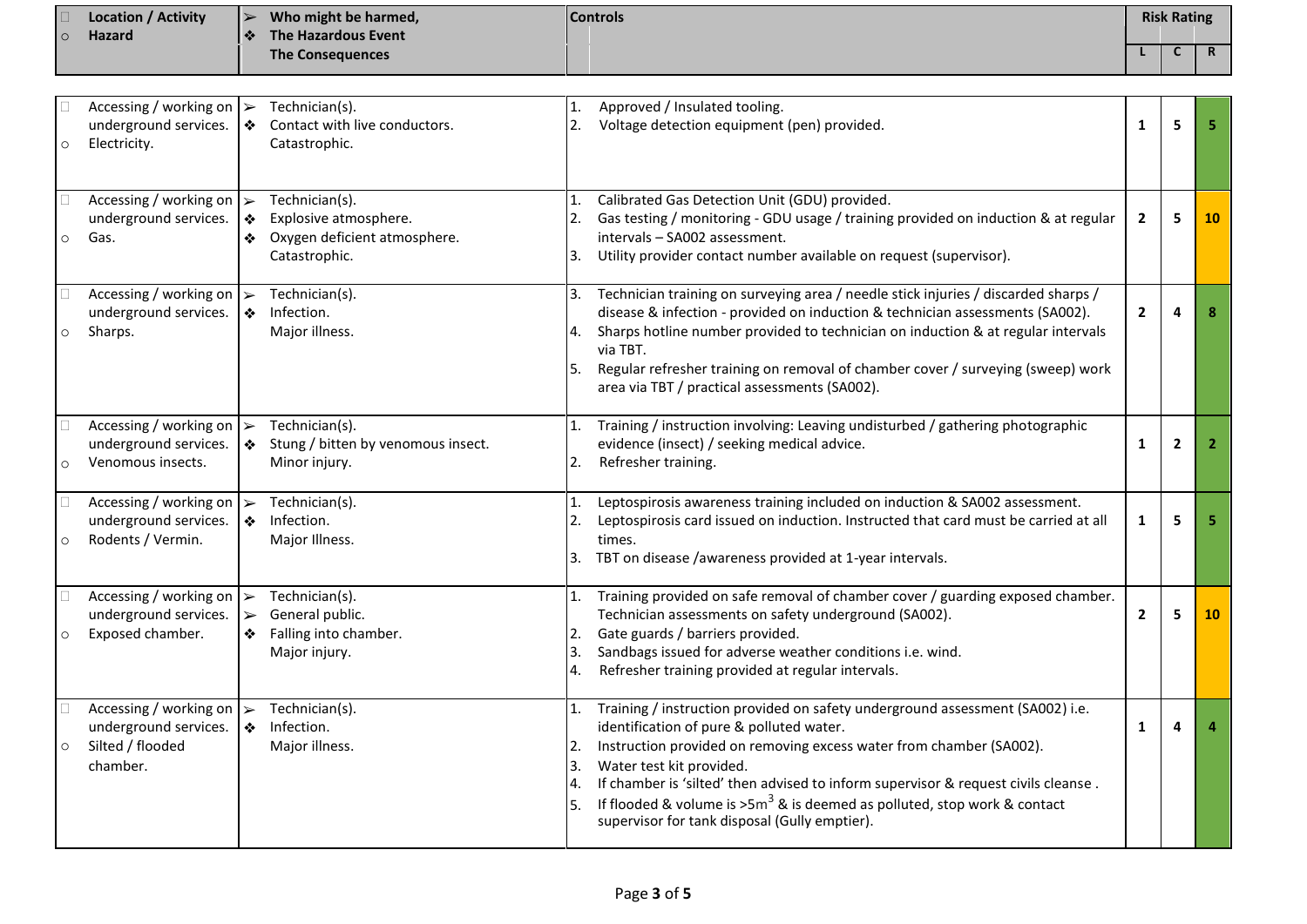| $\circ$                       | <b>Location / Activity</b><br><b>Hazard</b>                                                                | Who might be harmed,<br><b>Controls</b><br>$\blacktriangleright$<br><b>The Hazardous Event</b><br>❖ |                                                                                                                        |                            | <b>Risk Rating</b>                                                                                                                                                                                                                                                                                                                                                                          |                     |        |             |
|-------------------------------|------------------------------------------------------------------------------------------------------------|-----------------------------------------------------------------------------------------------------|------------------------------------------------------------------------------------------------------------------------|----------------------------|---------------------------------------------------------------------------------------------------------------------------------------------------------------------------------------------------------------------------------------------------------------------------------------------------------------------------------------------------------------------------------------------|---------------------|--------|-------------|
|                               |                                                                                                            |                                                                                                     | <b>The Consequences</b>                                                                                                |                            |                                                                                                                                                                                                                                                                                                                                                                                             |                     | C      | $\mathbf R$ |
|                               |                                                                                                            |                                                                                                     |                                                                                                                        |                            |                                                                                                                                                                                                                                                                                                                                                                                             |                     |        |             |
|                               | Accessing / working on $\triangleright$<br>underground services.<br>Lifting / removal of<br>chamber cover. | I❖                                                                                                  | Technician(s).<br>Inappropriate manual handling.<br>Major musculoskeletal injury.<br>Major crush injury - foot / hand. | 2.<br>Β.<br>4.<br>5.<br>6. | Manual handling training provided (induction).<br>Training provided on safe removal of chamber cover (induction). Technician<br>assessments on safety underground (SA002).<br>Correct chamber cover removal keys / associated equipment provided.<br>PPE provided e.g. steel toe capped footwear.<br>On site manual handling training.<br>Regular refresher training at 3 yearly intervals. | $\overline{2}$      | 4      | 8           |
| $\circ$                       | Accessing / working on $\triangleright$<br>underground services.<br>Cable.                                 | $\triangleright$<br>❖                                                                               | Technician(s).<br>General public.<br>Slip / trip / fall over cable.<br>Major injury.                                   | 2.<br>Β.                   | Retain cable within working area (K8).<br>SLG provided e.g. gate guards / barriers.<br>Regular refresher training at 3 yearly intervals.                                                                                                                                                                                                                                                    | $\overline{2}$      | 4      | 8           |
|                               | Underground<br>Chamber / Confined<br>Space working                                                         | $\blacktriangleright$<br>❖<br>❖                                                                     | Technician<br>Explosive / oxygen deficient atmosphere<br>Falls from height                                             | 2.<br>3.                   | NC2 City & Guilds Medium/high risk confined space training<br>Refresher confined space training every 2 years<br>Correct confined space equipment available (tripod, winch, harness, escape set,                                                                                                                                                                                            | $\overline{2}$      | 5      | <b>10</b>   |
| $\circ$<br>$\circ$<br>$\circ$ | Gas<br>Unsecured chamber<br>ladders<br>Flooding                                                            | ❖                                                                                                   | Drowning<br>Catastrophic<br>Catastrophic injury<br>Catastrophic                                                        | 4.<br>5.<br>۱6.            | walkie talkies)<br>Calibrated GDU provided<br>Gas testing/GDU usage training provided in induction and at regular intervals.<br>Utility provider phone number supplied to technician.                                                                                                                                                                                                       | 3<br>$\overline{2}$ | 5<br>5 | 15<br>10    |
| $\circ$                       | Utilising power tools.<br>Electricity.                                                                     | $\blacktriangleright$<br>❖                                                                          | Technician(s).<br>Contact with live conductors.<br>Catastrophic.                                                       | 1.<br>3.<br>4.             | Permit to Work completed before all confined space work<br>Detection equipment provided / utilised.<br>Training / assessments - operation of detection equipment (induction / A16).<br>Training / assessments - visual inspection / survey of area prior to drilling activities<br>(induction / A16).<br>Refresher training provided at regular intervals.                                  | $\mathbf{1}$        | 5      | 5           |
| $\circ$                       | Utilising air<br>compressor.<br>Noise.                                                                     | $\blacktriangleright$<br>❖                                                                          | Technician(s).<br>Excessive exposure.<br>Industrial noise induced deafness.                                            | 1.<br>2.<br>3.             | PPE provided e.g. Hearing protection.<br>Compressor utilised for Minimal duration.<br>Compressor not sited immediately adjacent to work area.                                                                                                                                                                                                                                               | $\overline{2}$      | 3      |             |
| $\circ$                       | Utilising air<br>compressor.<br>Fuel.                                                                      | $\blacktriangleright$<br>❖                                                                          | Technician(s).<br>Fire / Explosive atmosphere.<br>Catastrophic.                                                        | 1.<br>2.<br>3.             | Reserve fuel stored securely in sealed containers.<br>Reserve fuel containers fitted with appropriate funnel (minimise spill).<br>Spill kit provided & spillage / containment procedure document available within<br>vehicle pack.                                                                                                                                                          | $\mathbf{1}$        | 5      | 5.          |